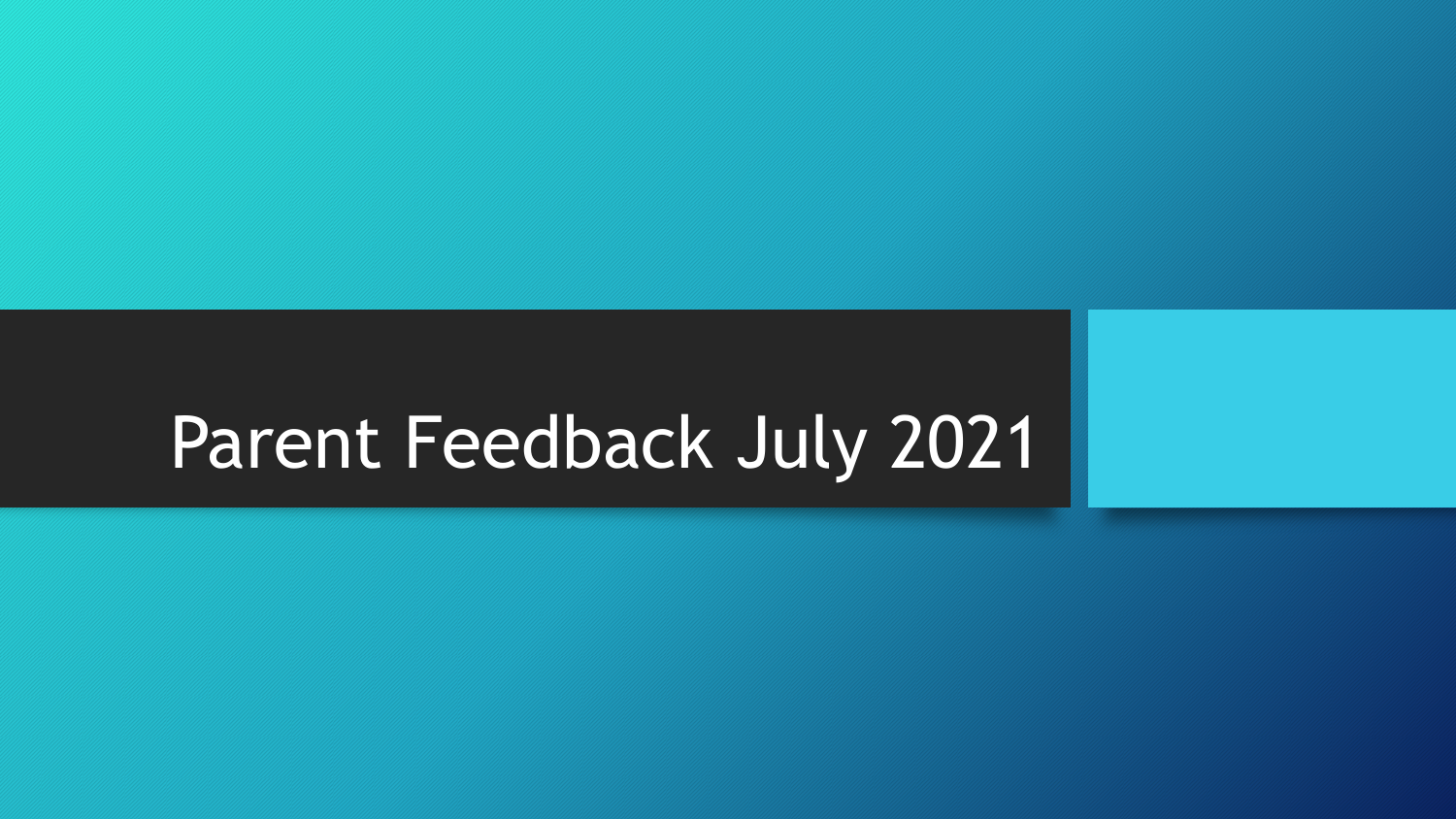### Return Forms

- 140 Received
- 35% were just signed without a comment
- 65% had comment written on
- Thank you to all parents who took the time to fill these in
- Outcomes are correlated on the following pages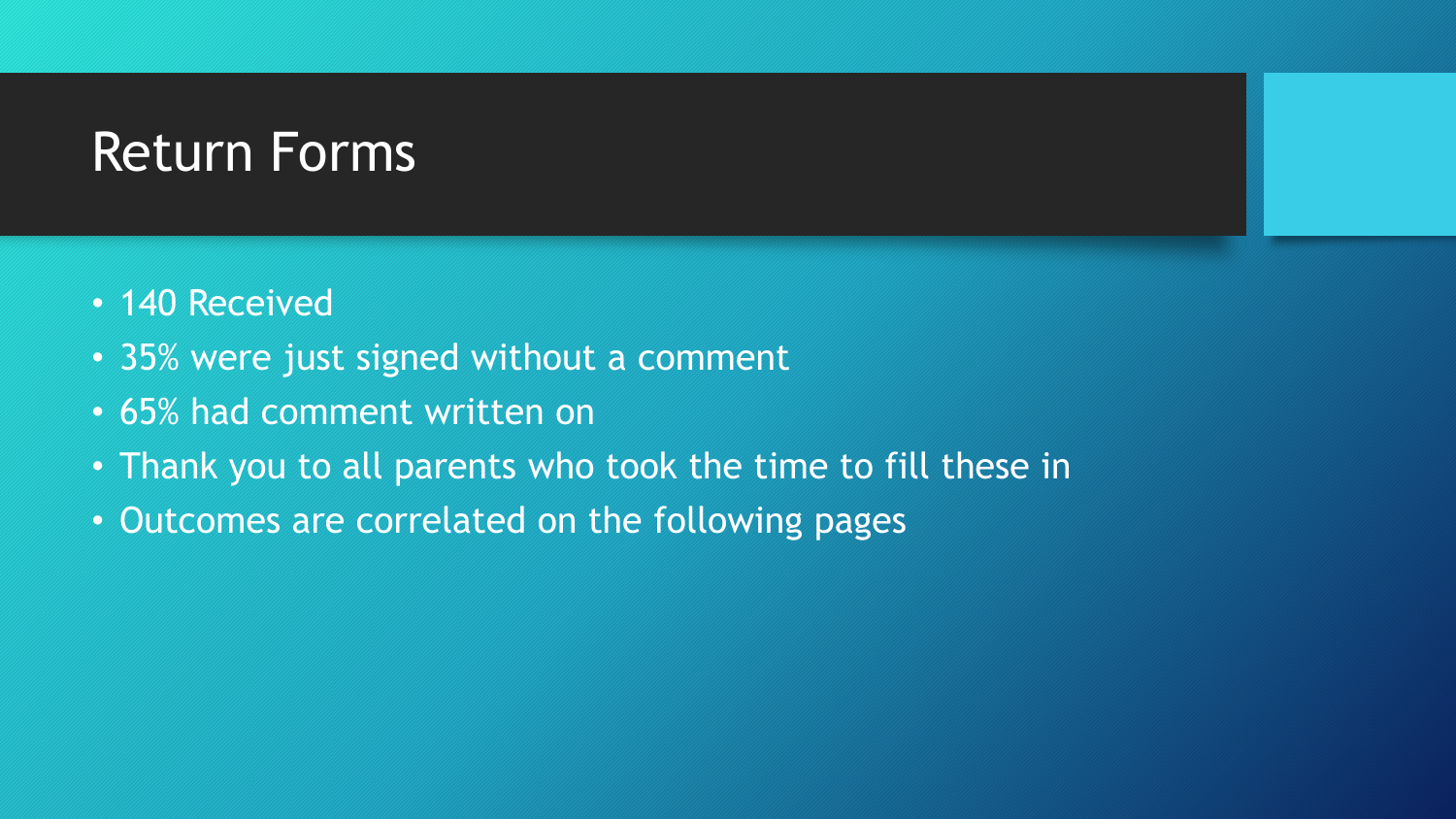# Positive Comments

- 44% were general thankyou's to staff
- 23% mentioned good progress made by children
- 21% mentioned how proud they were of their children's report
- 6% mentioned improvements in confidence and resilience
- 11% had ideas and suggestions for the school in the future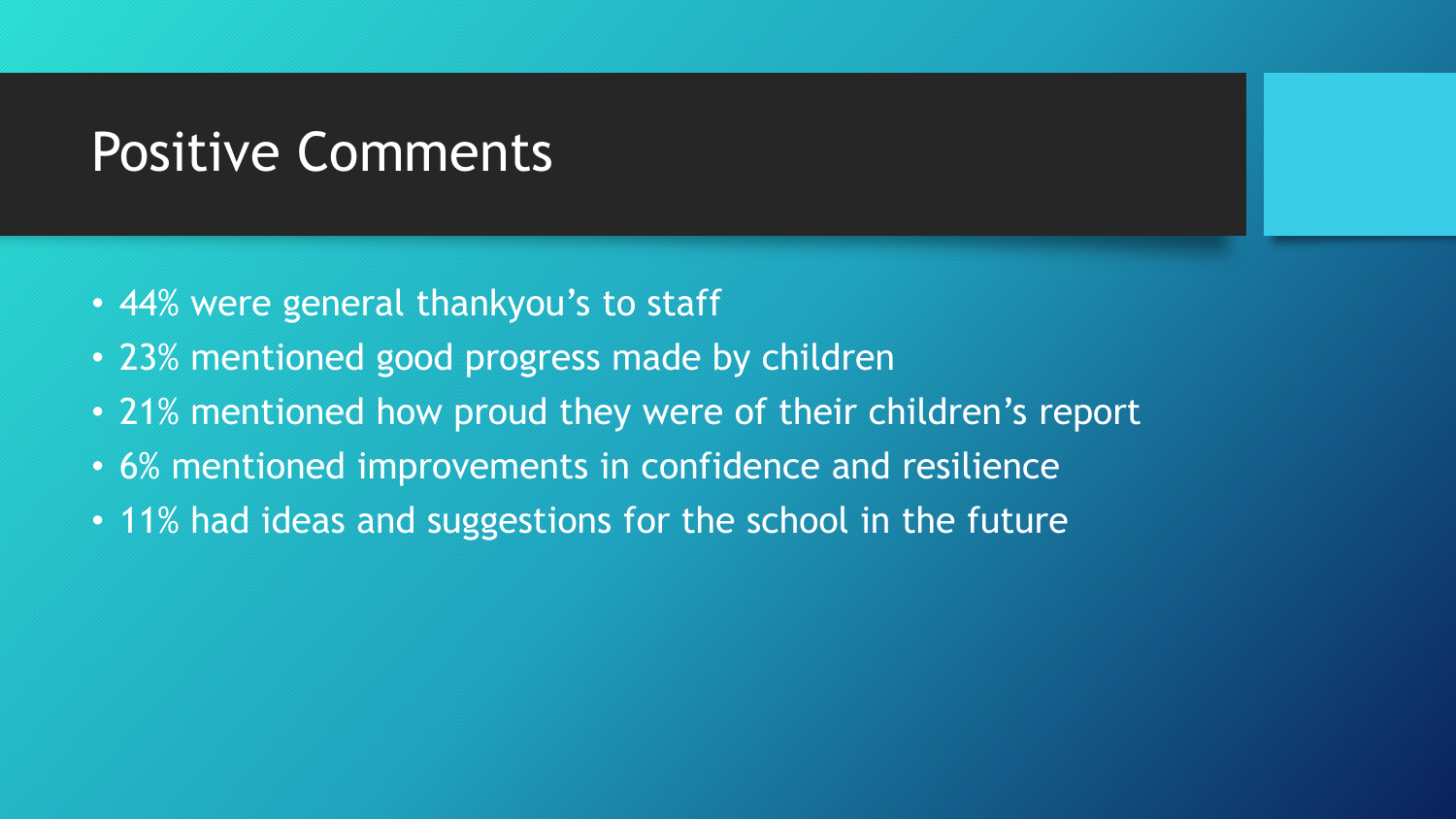# Suggestions from Parents: Progress in foundation subjects

- More detailed comments about progress in other subjects
- This was not possible to do as schools nationally were not able to teach the full curriculum offer as lockdowns and restrictions prevented this
- We are hopeful that in 21-22 this will be possible for end of year reports as the full national curriculum objectives should be taught this year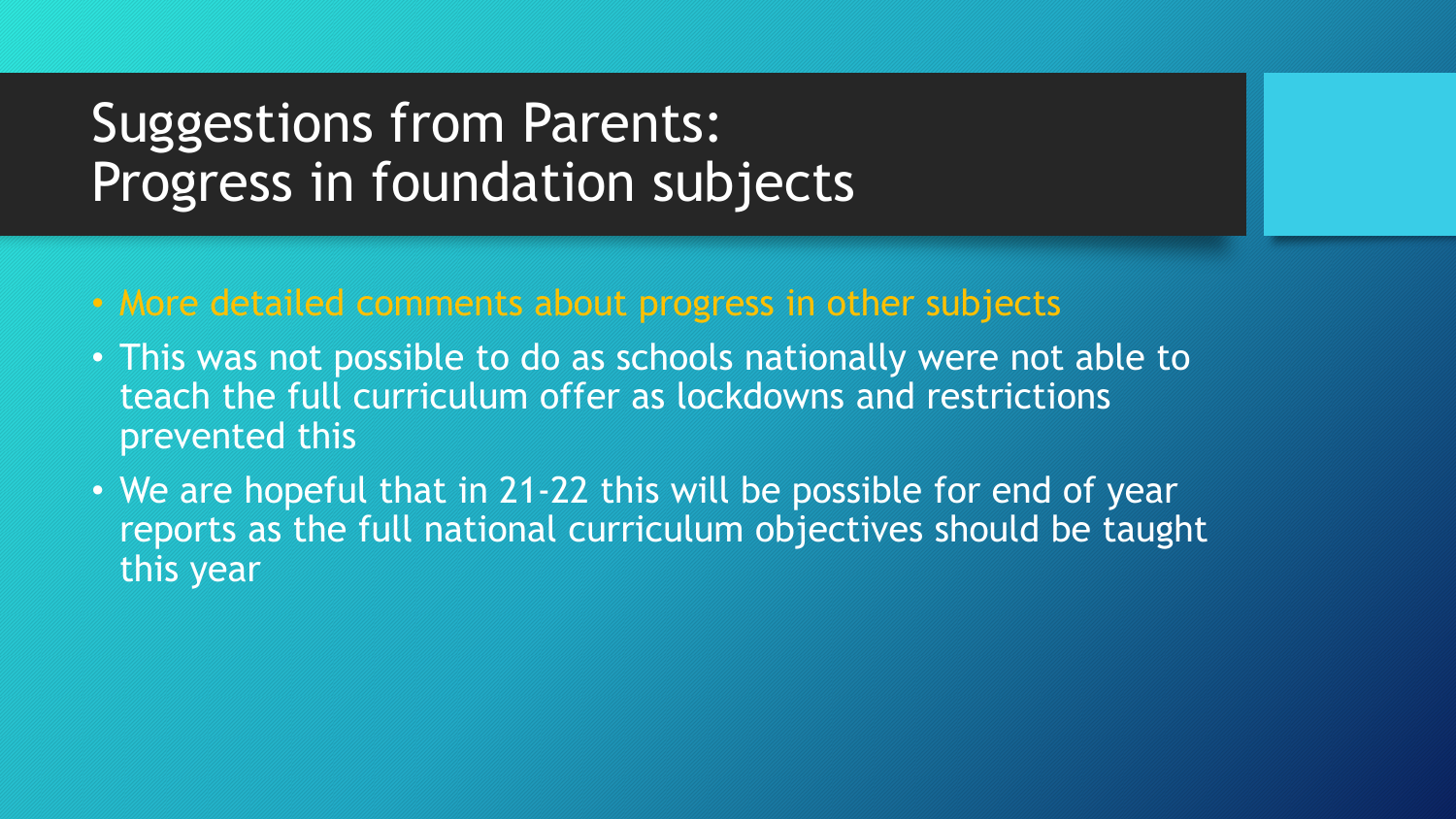### Suggestions from Parents: Copies of Reports

- Could two copies be provided for parents who are separated next year?
- The Senior Leadership and Governing Board will consider this request in time for summer 2022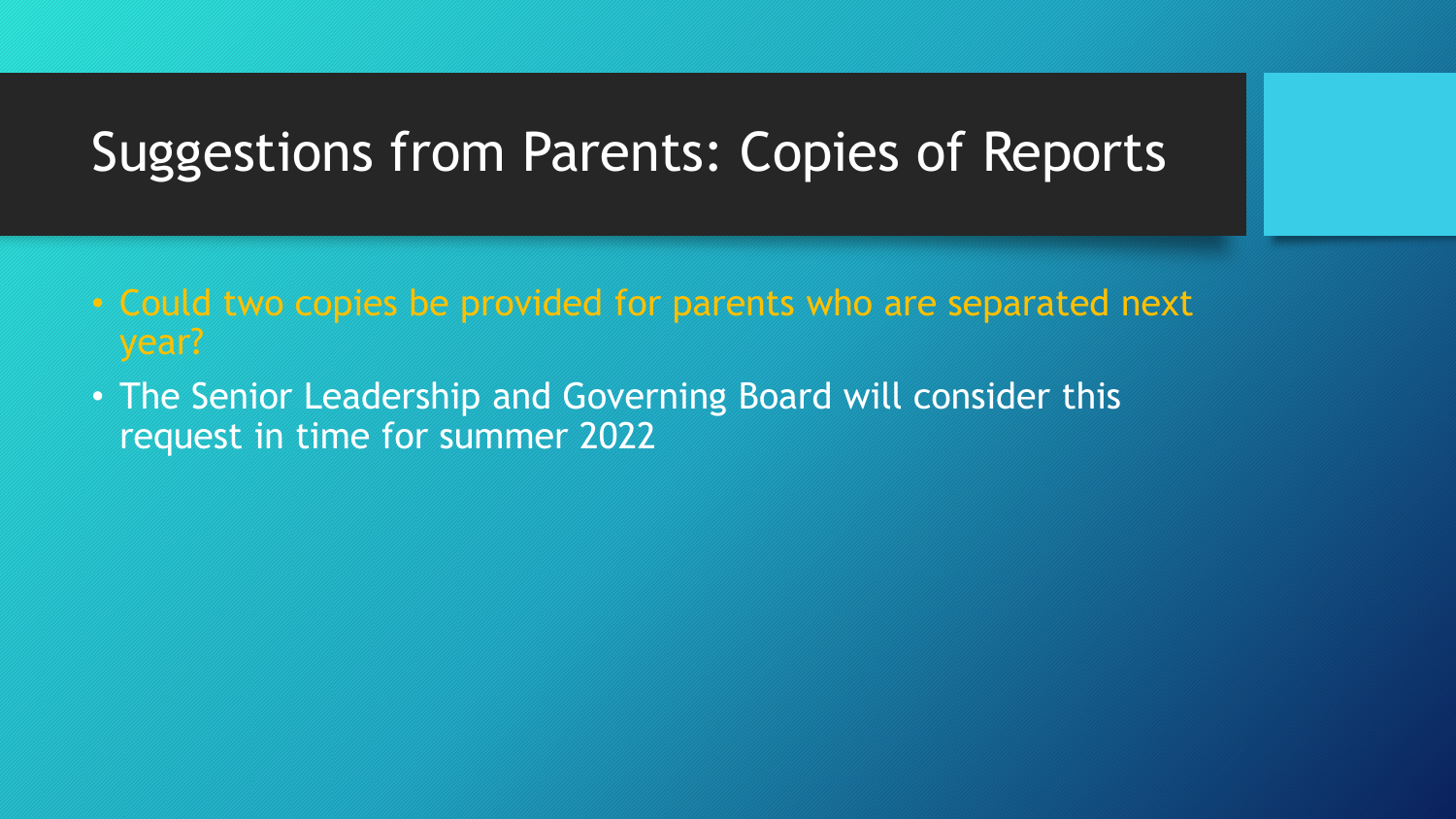### Suggestions from Parents: Academic Achievement

- Academic Achievement is prioritised alongside social development
- Concerns that children are far behind end of year expectations
- School is aware that many children suffered from a lack of socialisation, particularly during the second lockdown
- This has had to be a priority in some cases in order to get pupils to be in the right frame of mind to learn again
- Many children nationally will be behind where they should be, because of the two lockdown periods
- School is prioritising this issue by working inline with recovery curriculum guidance from the Department of Education for 21-22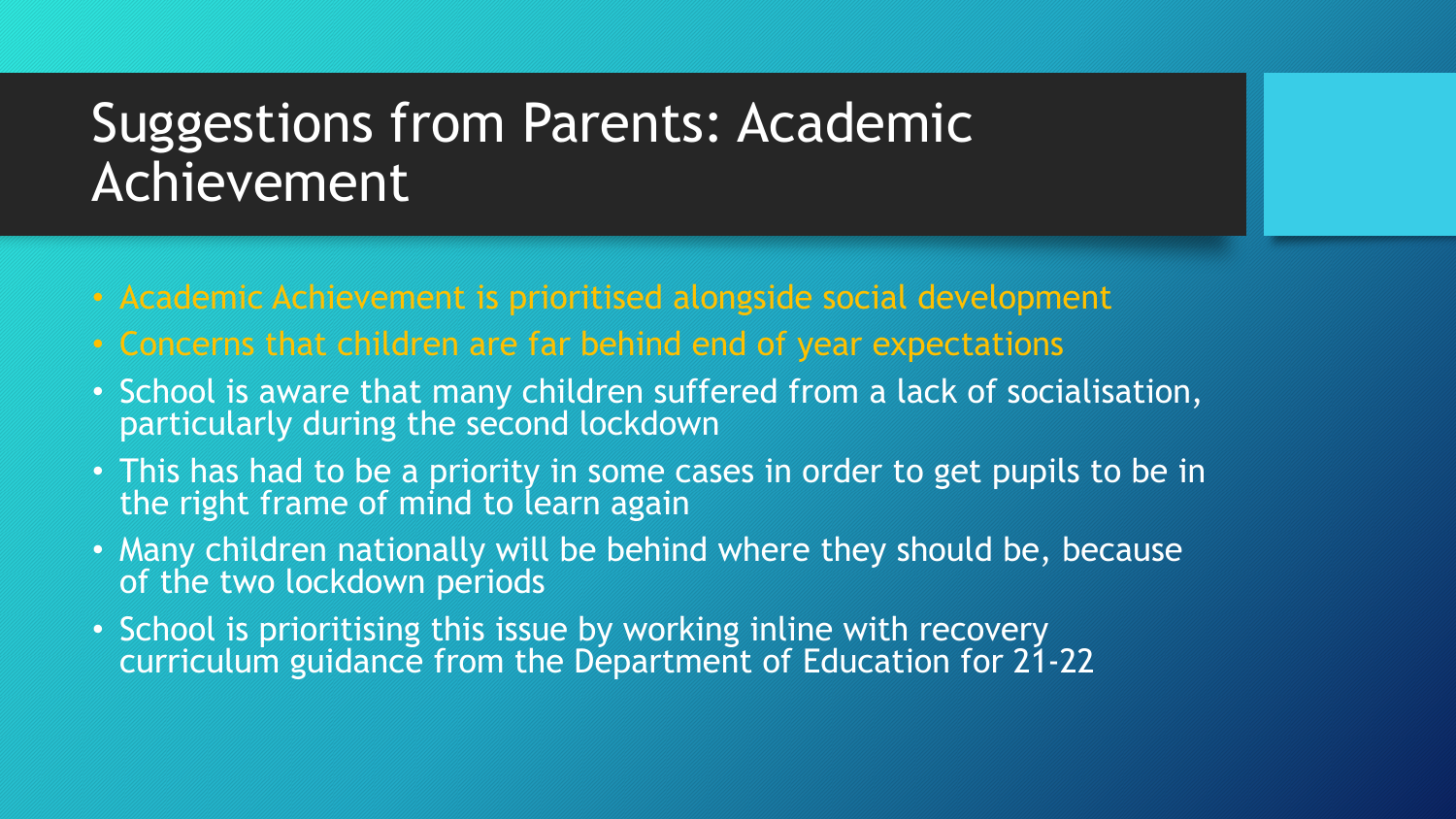#### Parent Suggestions: Targets for pupils

- Can we have targets for children so we know what they need to work on?
- This should be contained in the report for reading, writing and maths
- Targets will be discussed at the first parents evening this year in November 2021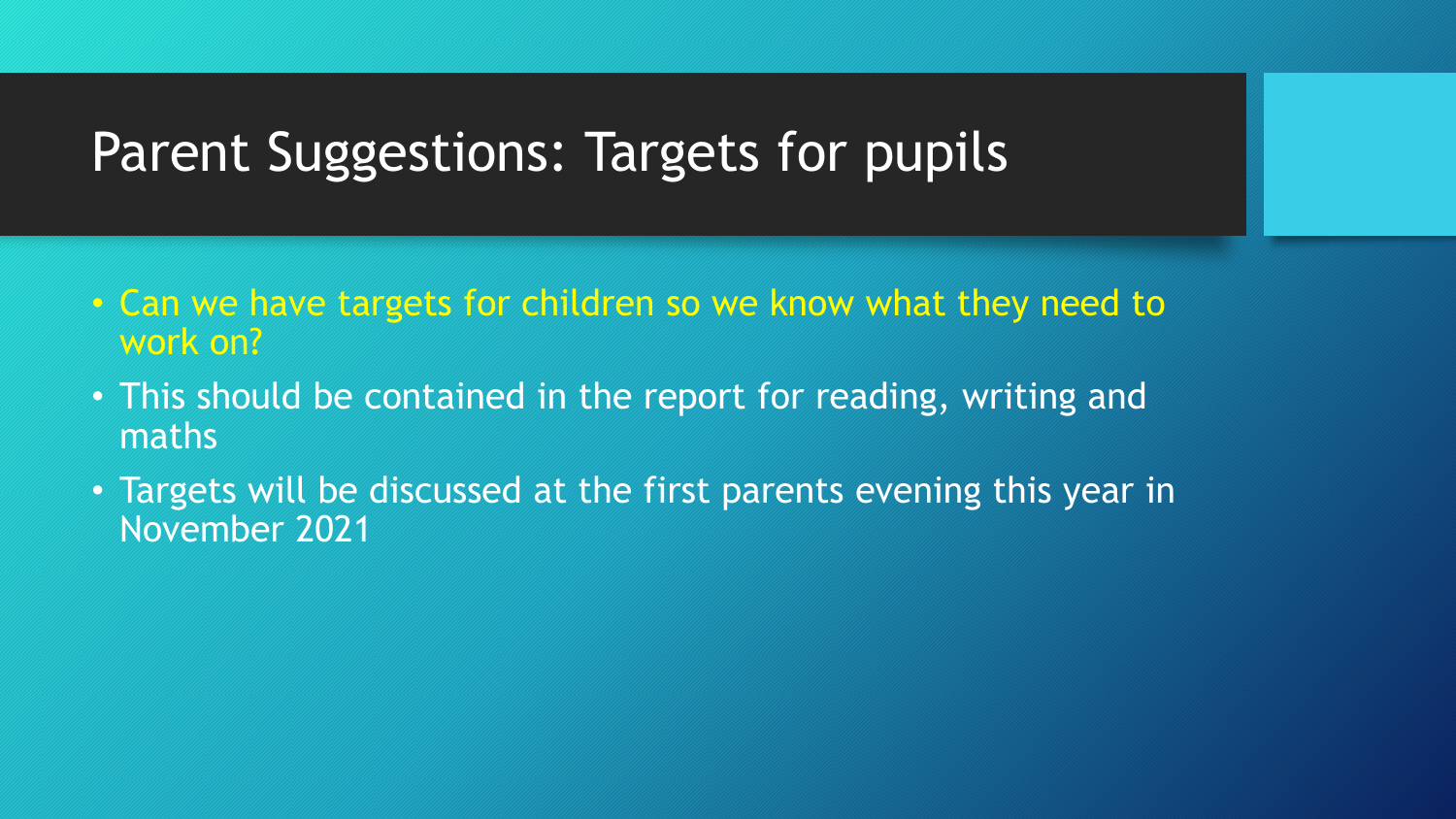### Parent Suggestions: Comments from Sports Coaches

- It would be good for sports teachers to input on the reports
- School acknowledge this
- Not all children were taught all lessons due to the lockdown from January-March 2021
- This year the class teachers will be taking over the teaching of Games
- Sports coaches will be providing training for them during the year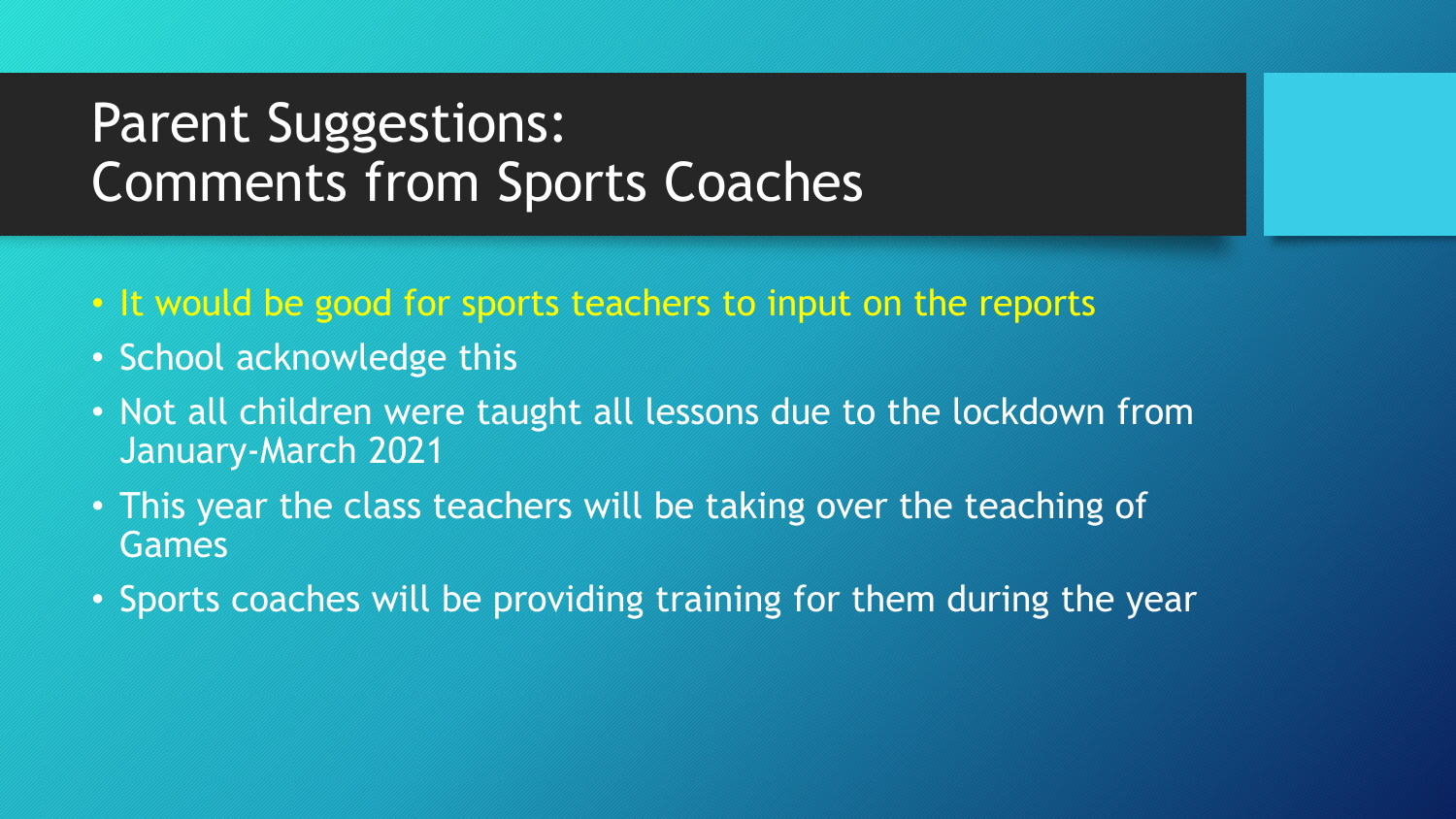#### What do we do best?

- Approachable and engaging with parents
- Good variety of after school clubs
- Work with my child and support their needs
- Your office staff are the heart of the school
- The school is lovely
- Keeping me updated with my child's development